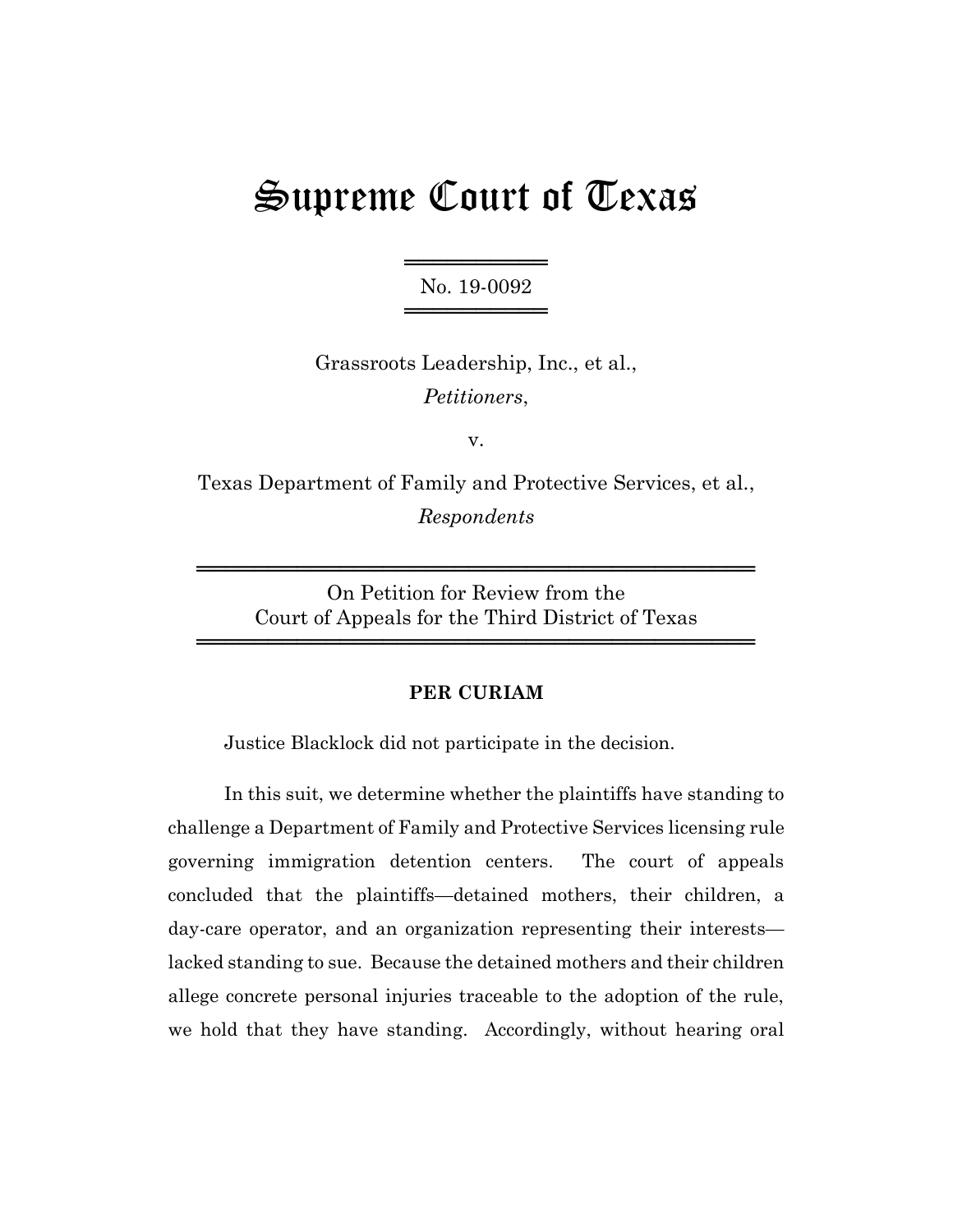argument, we grant the petition for review and reverse the court of appeals' judgment. We remand to the court of appeals for consideration of the parties' remaining jurisdictional issues and the merits, as appropriate.

**I**

In 2014, U.S. Immigration and Customs Enforcement began to detain undocumented families with children at two residential detention centers, known as the Dilley and Karnes centers. Respondents CoreCivic and GEO Group are private prison companies that operate these facilities.

In 2015, a federal court ruled that the Dilley and Karnes centers lacked an appropriate childcare license and thus the operators had violated a federal consent decree requiring that such facilities be state-licensed when housing detained minors. *Flores v. Johnson*, 212 F. Supp. 3d 864, 877-80 (C.D. Cal. 2015). The federal court enjoined family detention at the two facilities. *Id.* at 887.

The Department, also a respondent, then promulgated a rule, first on an emergency basis and then formally, establishing licensing requirements for family residential centers like the Dilley and Karnes centers.<sup>1</sup> 26 TEX. ADMIN. CODE § 748.7. Before the Rule's adoption, state regulations prohibited licensed facilities from housing adults and children in the same bedroom except in narrow circumstances. 31 Tex.

<sup>&</sup>lt;sup>1</sup> At the time of trial, Chapter 42 of the Texas Human Resources Code gave the Department of Family and Protective Services childcare licensing authority. Since then, statutory restructuring has given that oversight to the Health and Human Services Commission. Both state agencies are parties to this lawsuit.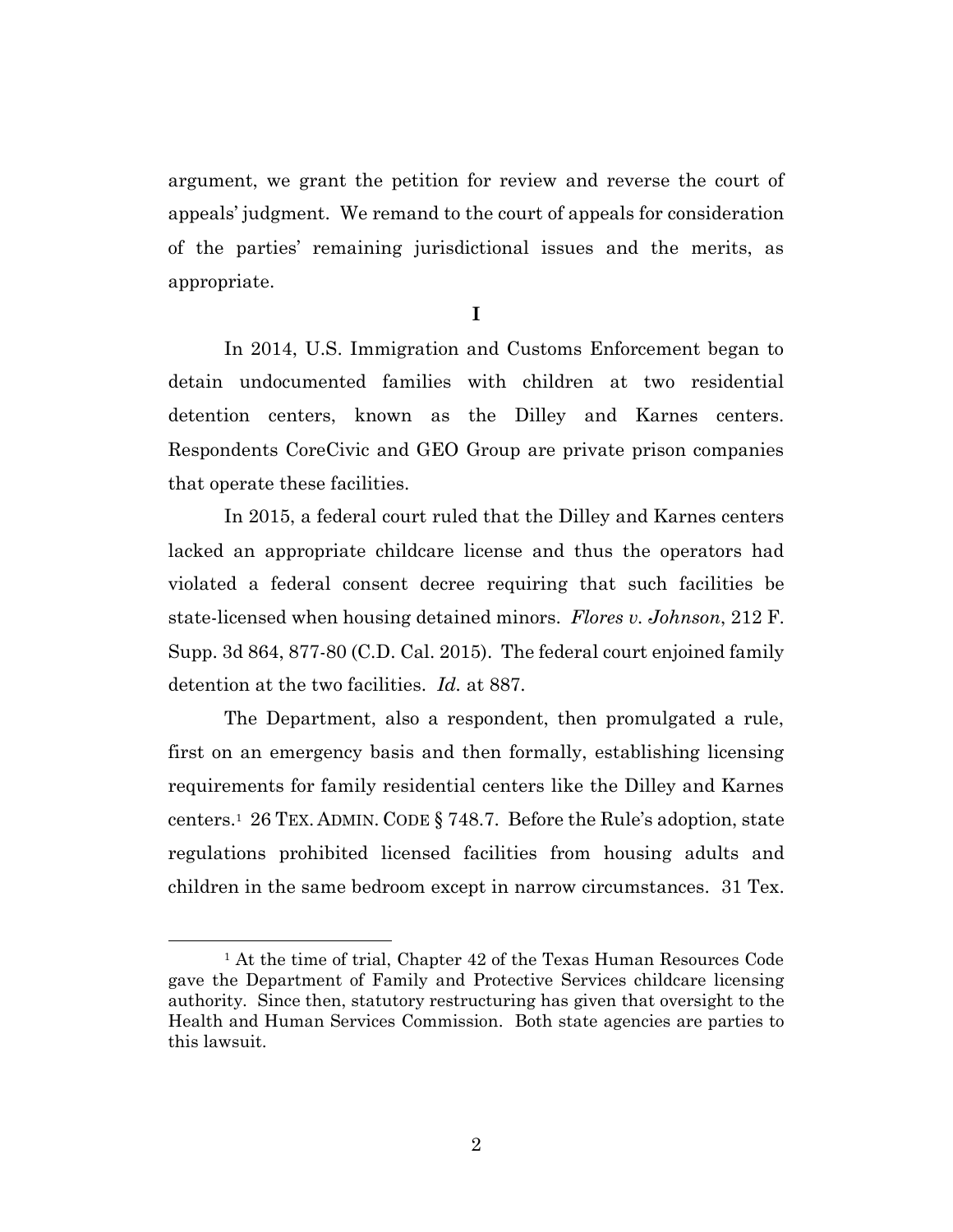Reg. 1995, 1996 (2006), *adopted by* 31 Tex. Reg. 7455, 7456 (2006), *amended by* 47 Tex. Reg. 2248, 2248 (2022) (former 26 TEX. ADMIN. CODE § 748.3361) (Tex. Health & Hum. Servs. Comm'n); 31 Tex. Reg. 1972, 1973 (2006), *adopted by* 31 Tex. Reg. 7440, 7440 (2006), *amended by* 47 Tex. Reg. 2248, 2248 (2022) (former 26 TEX. ADMIN. CODE § 748.1937) (Tex. Health & Hum. Servs. Comm'n). 2 To permit the Dilley and Karnes facilities to house families together, the amended Rule eliminates that limitation:

A family residential center is not required to comply with . . . (2) the limitation on a child sharing a bedroom with an adult . . . if the bedroom is being shared in order to allow a child to remain with the child's parent or other family member . . . .

26 TEX. ADMIN. CODE § 748.7(c).

Petitioner Grassroots Leadership, a nonprofit advocacy group, sued the Department to challenge Rule 748.7. It later amended its petition to add several detainee mothers, individually and on behalf of their children, and a day-care operator as plaintiffs. These parties also join as petitioners here.<sup>3</sup> The private prison operators intervened as defendants.

The plaintiffs allege that the Dilley and Karnes centers have permitted unrelated adults to share bedrooms with children in reliance

<sup>2</sup> At the time Grassroots Leadership filed suit, Texas Administrative Code Sections 748.3361 and 748.1937 both narrowly limited adult-child room-sharing. Since then, Section 748.1937 has been amended to allow children to share bedrooms with parents and adult siblings. 26 TEX. ADMIN. CODE § 748.1937.

<sup>3</sup> Only the detainees' standing is before this Court.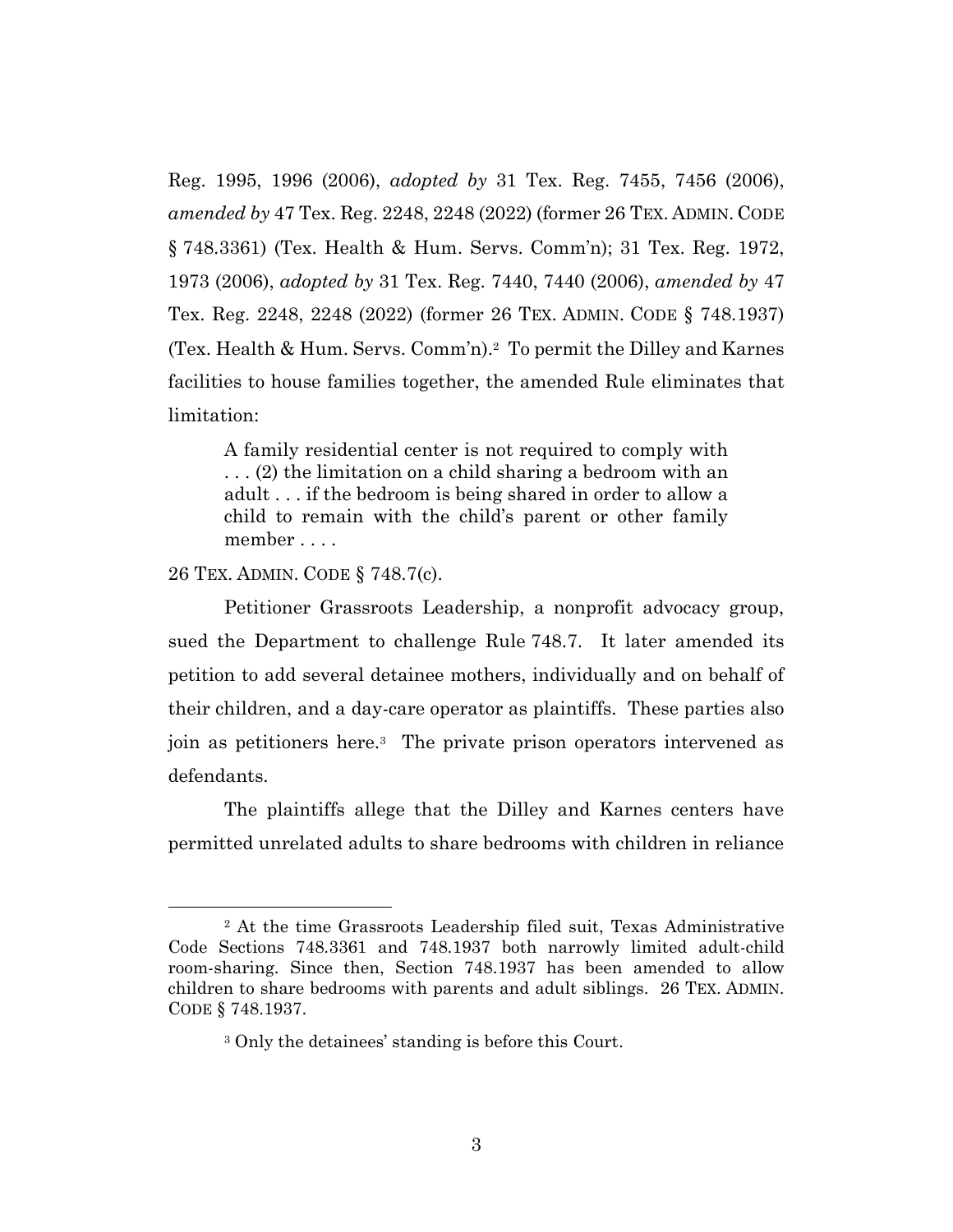on Rule 748.7(c), and that one minor was sexually assaulted while sharing her room with an unrelated adult. The plaintiffs sought a permanent injunction and declaration stating that the Department lacked authority to adopt Rule 748.7 because, they alleged, it increased the safety risk to the detainees and their children. The plaintiffs also alleged that the Rule's adoption has resulted in longer detention periods at the centers.

The respondents filed pleas to the jurisdiction, contending that the plaintiffs lack standing to challenge the Rule. The trial court granted the jurisdictional pleas in part, dismissing the plaintiffs' claims under the Uniform Declaratory Judgments Act. It denied the pleas as to the remaining grounds and granted the plaintiffs' claim for declaratory relief under the Administrative Procedure Act. The court declared Rule 748.7 invalid because it "contravenes TEX. HUM. RES. CODE § 42.002(4) and runs counter to the general objectives of the Texas Human Resources Code . . . ." The court enjoined the Department from granting licenses under Rule 748.7, but it ordered the Department to otherwise oversee the centers pending appeal.

The court of appeals reversed, holding that all of the plaintiffs lack standing to assert their claims. \_\_\_\_\_ S.W.3d \_\_\_\_, 2018 WL 6187433, at \*1 (Tex. App.—Austin Nov. 28, 2018).<sup>4</sup> With respect to the detained mothers' claims, the court of appeals concluded that their alleged injuries were not traceable to the adoption of Rule 748.7, because the Rule "does not allow a minor to share a bedroom with an *unrelated*

<sup>4</sup> In this Court, Grassroots Leadership and the day-care operator do not challenge the court of appeals' ruling.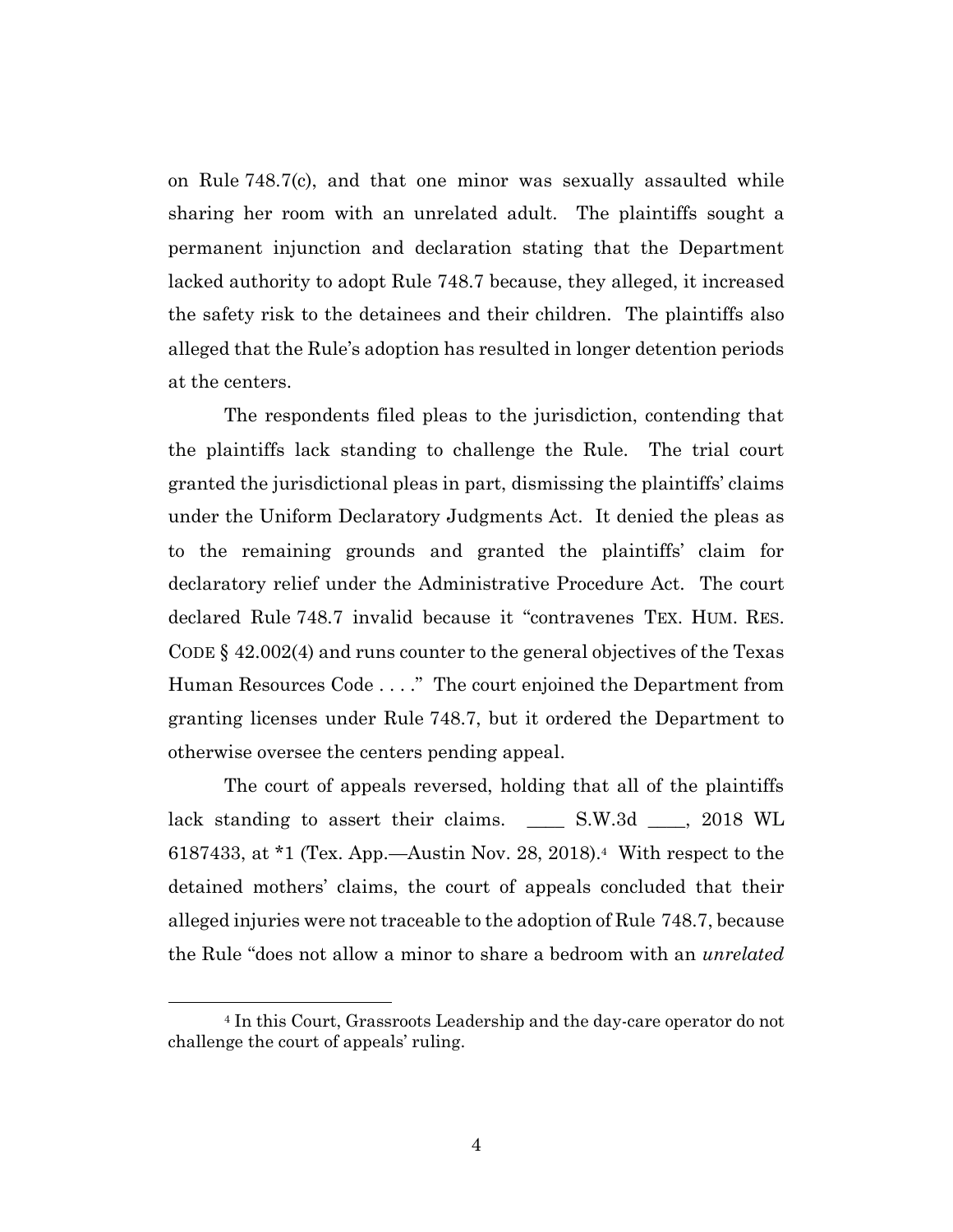adult." *Id.* at \*6. Based on this interpretation, the court held that the detainees did not allege an injury traceable to the Rule. *Id.* Finally, the court of appeals held that any increase in the length of detention is not traceable to the Rule but instead resulted from the interplay of federal policy and the federal consent decree. *Id.* at \*7.

The en banc court of appeals denied reconsideration, with three justices dissenting. *Tex. Dep't of Fam. & Protective Servs. v. Grassroots Leadership, Inc.*, 2019 WL 6608700, at \*1 (Tex. App.—Austin Dec. 5, 2019).

In this Court, the detained mothers argue that they have alleged concrete injuries traceable to Rule 748.7 that are redressable in state court. In cross-petitions, the respondents contest the detainees' standing and raise issues that the court of appeals did not reach.

### **II**

In *Heckman v. Williamson County*, we held that plaintiffs have standing to sue when they allege a concrete personal injury traceable to the defendant's conduct, and the relief requested is likely to redress that injury. 369 S.W.3d 137, 154-55 (Tex. 2012). In this respect, Texas's standing requirements parallel federal standing doctrine. *Id.* at 154. We examine the pleadings in light of this standard.

## **A**

Contrary to the court of appeals' construction, the text of Rule 748.7(c) does not confine adult-child bedroom sharing to family member adults; instead, the Rule permits bedroom sharing between a child and an unrelated adult, so long as the adult-child bedroom sharing facilitates housing a child with the child's family member: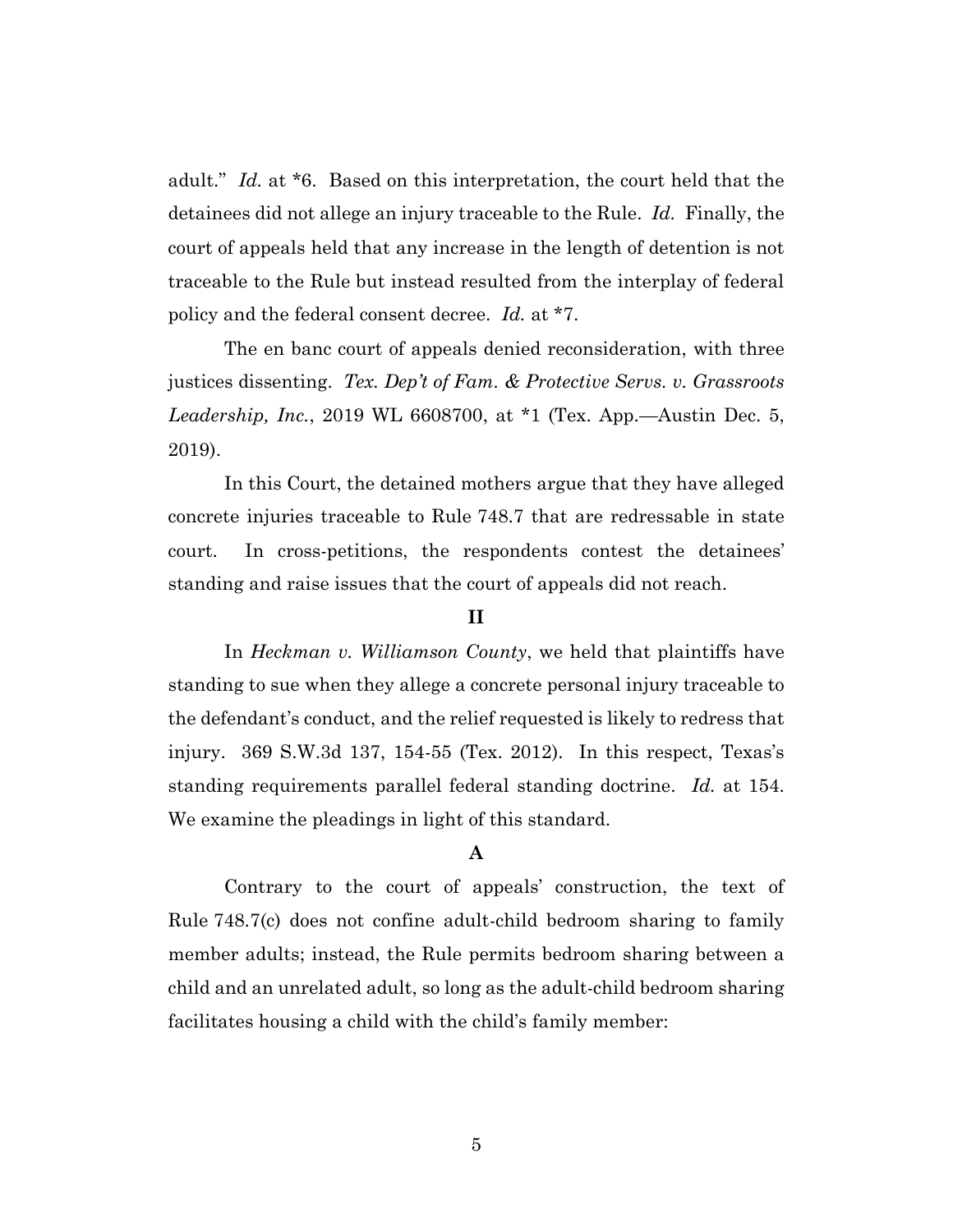A family residential center is not required to comply with . . . (2) the limitation on a child sharing a bedroom with an adult . . . if the bedroom is being shared in order to allow a child to remain with the child's parent or other family member . . . .

26 TEX. ADMIN. CODE § 748.7(c). Rule 748.7(c) thus removes the general limitation on adult-child bedroom sharing when it permits the child to remain with his or her family, but it is unconstrained as to who may share the room with the child. The plaintiffs complain that some detention residences contain two or more unrelated families, and in some of these, unrelated adults share a bedroom with a child. Before Rule 748.7(c), the then-effective Sections 748.3361 and 748.1937 generally prohibited adults' sharing of rooms with children. The current versions of those sections still generally prohibit such room-sharing unless the adult is a parent or sibling of the child. 26 TEX. ADMIN. CODE §§ 748.3361, .1937.

Because the Rule permits the facilities to house children with unrelated adults—a prohibited arrangement without Rule 748.7(c)—the harm the plaintiffs allege from the housing arrangement is "fairly traceable" to the Rule. *See Heckman*, 369 S.W.3d at 157 (noting that a plaintiff must "merely show that his injuries are 'fairly traceable' to defendants" but need not show a particular defendant's responsibility for the injuries in question (quoting *Allen v. Wright*, 468 U.S. 737, 751  $(1984))$ .

The respondents argue that the harms alleged are not traceable to Rule 748.7(c) because the Dilley and Karnes family residential centers housed children with unrelated adults before the Rule's adoption. Thus, they argue, the Rule did not cause the harm alleged.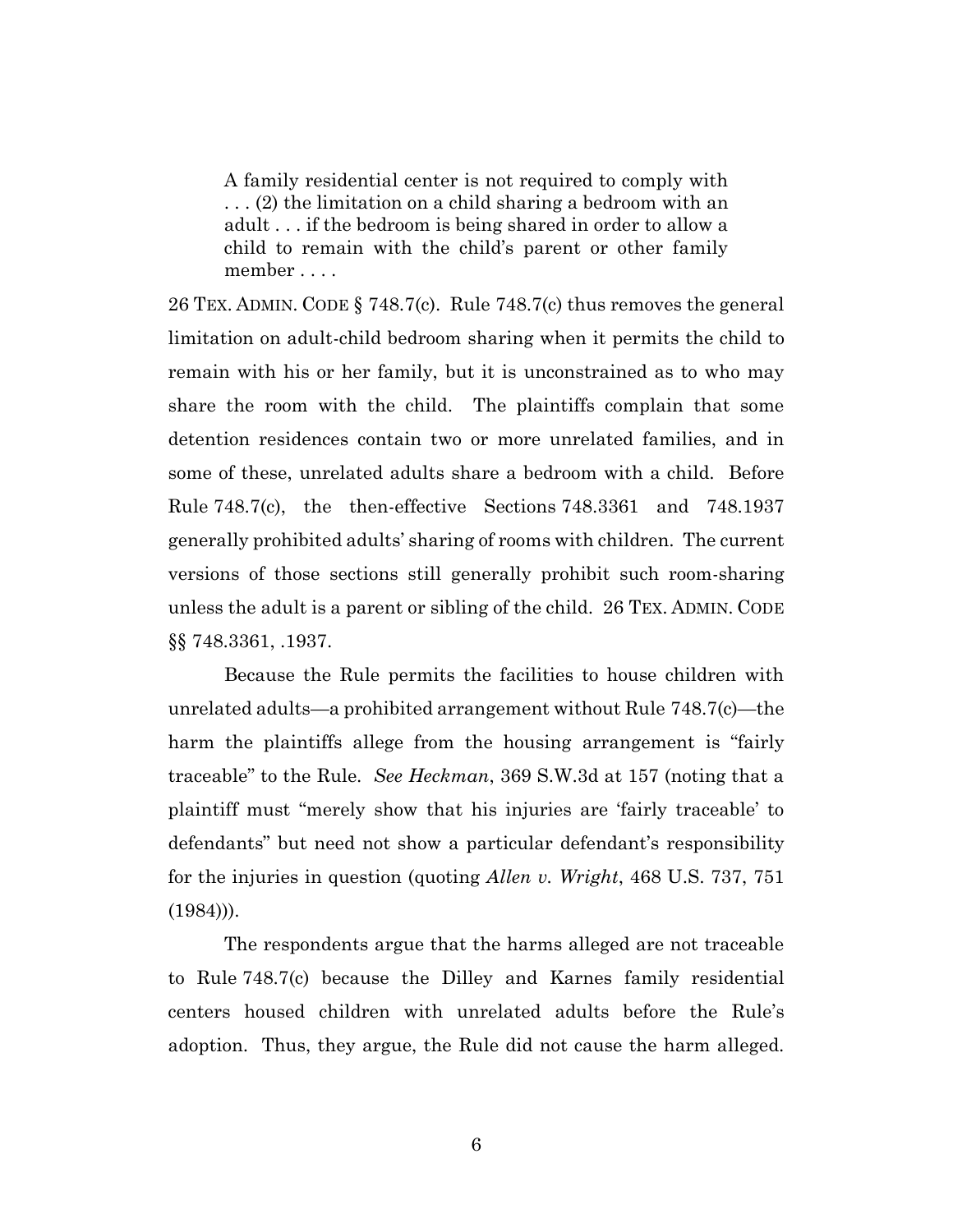But the 2015 federal order prohibited such activity at the Dilley and Karnes centers. Following that order, the facilities could not house the child detainees in bedrooms with unrelated adults absent licensure under Rule 748.7.

In *Bennett v. Spear*, the U.S. Supreme Court acknowledged that traceability does not require a defendant's action to be the sole cause of harm. 520 U.S. 154, 169-70 (1997). An injury can be traceable to an action by a defendant when the defendant, "by determinative or coercive effect upon the action of someone else," caused injury to the plaintiff. *Id.* at 169. Though the Dilley and Karnes centers previously housed children with unrelated adults before the Department's oversight, Rule 748.7(c) has a "determinative or coercive effect" on housing at the centers; the operators cannot deviate from Department standards without jeopardizing licensure, and thus the ability to house family detainees altogether.

Accordingly, we hold that the injuries the detainees allege are traceable to the adoption of Rule 748.7(c).

#### **B**

The court of appeals did not address the concrete-injury and redressability elements of standing, but we do so here.

To satisfy standing's requirements, the alleged injury must be concrete. *Heckman*, 369 S.W.3d at 154-55. Plaintiffs must allege "threatened or actual"—not hypothetical—injuries. *Farmers Tex. Cnty. Mut. Ins. Co. v. Beasley*, 598 S.W.3d 237, 241 (Tex. 2020). The U.S. Supreme Court has observed that a substantial risk may satisfy the concrete-injury requirement for injunctive relief, if that risk is based on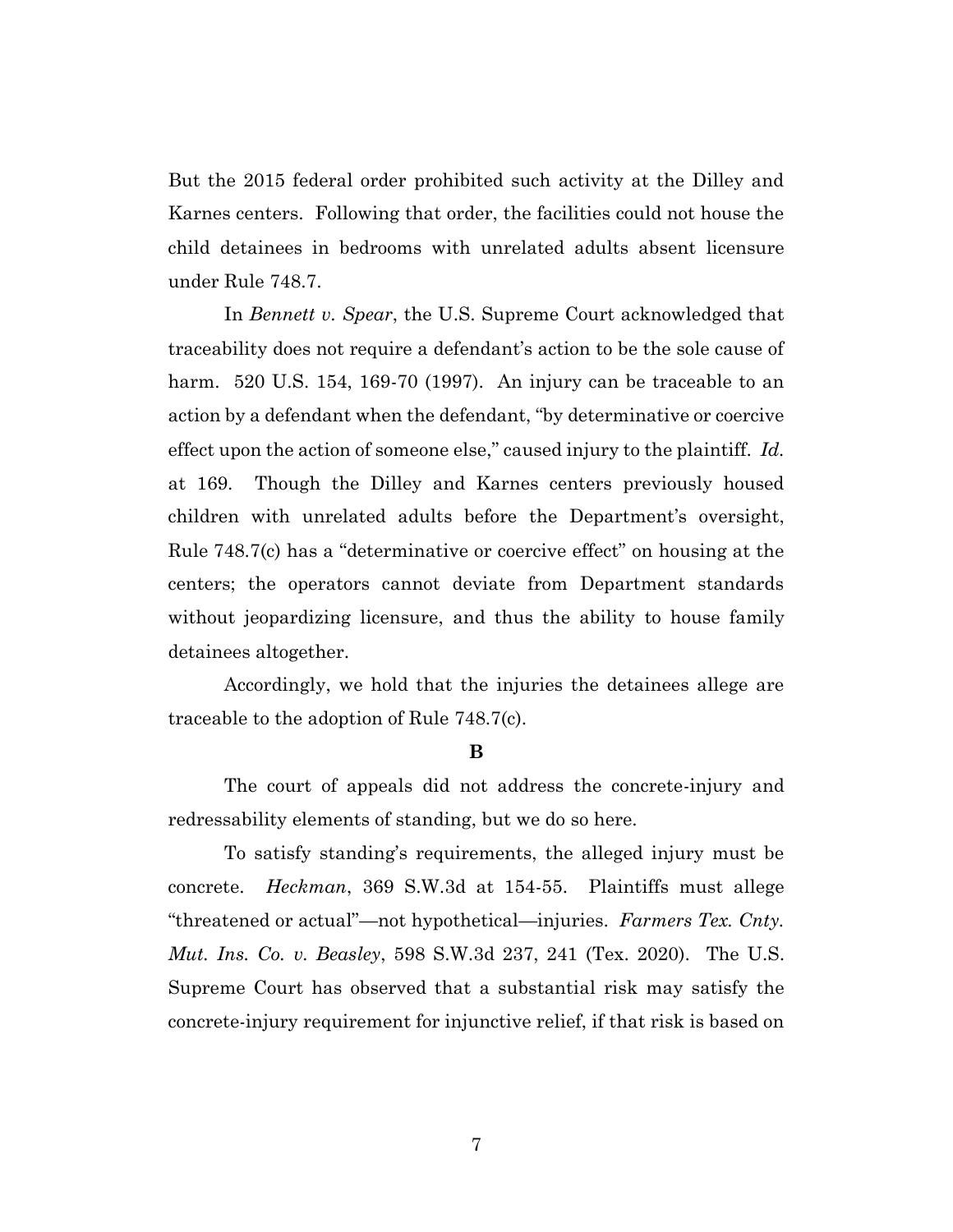a reasonable inference from specifically alleged, current facts. *TransUnion LLC v. Ramirez*, 141 S. Ct. 2190, 2210 (2021); *Clapper v. Amnesty Int'l USA*, 568 U.S. 398, 414 n.5 (2013) (noting that standing can derive from "'substantial risk' that the harm will occur," but that plaintiffs must plead and prove "concrete facts showing that the defendant's actual action has caused the substantial risk of harm").

The plaintiffs have alleged that at least one detained child was sexually assaulted by an unrelated adult with whom she shared a room following Rule 748.7(c)'s adoption. Based on this concrete allegation, the plaintiffs allege harm in the form of increased risk of such assaults to minor detainees sharing rooms with unrelated adults, as well as the invasion of the children's privacy from such room-sharing. We have recognized invasion of privacy as a personal injury. *Crosstex N. Tex. Pipeline, L.P. v. Gardiner*, 505 S.W.3d 580, 594 (Tex. 2016). Because the injuries alleged include the actual and impending harm of a legally protected interest, the plaintiffs' allegations are sufficiently concrete to satisfy Constitutional standing requirements.<sup>5</sup>

Without the facilities' licensure, the plaintiffs urge, family detention cannot satisfy the *Flores* order. They seek either injunctive or declaratory relief under the Administrative Procedure Act to forbid the Rule 748.7 licensure of the facilities, which permits room-sharing with unrelated adults. Should the plaintiffs' allegations have merit, the relief

<sup>&</sup>lt;sup>5</sup> Because we have concluded that the detained mothers otherwise have alleged an injury based on allegations of risk of sexual assault and invasion of privacy, we need not address the additionally alleged injury of lengthened harmful detention, which the court of appeals determined did not satisfy standing's traceability element.